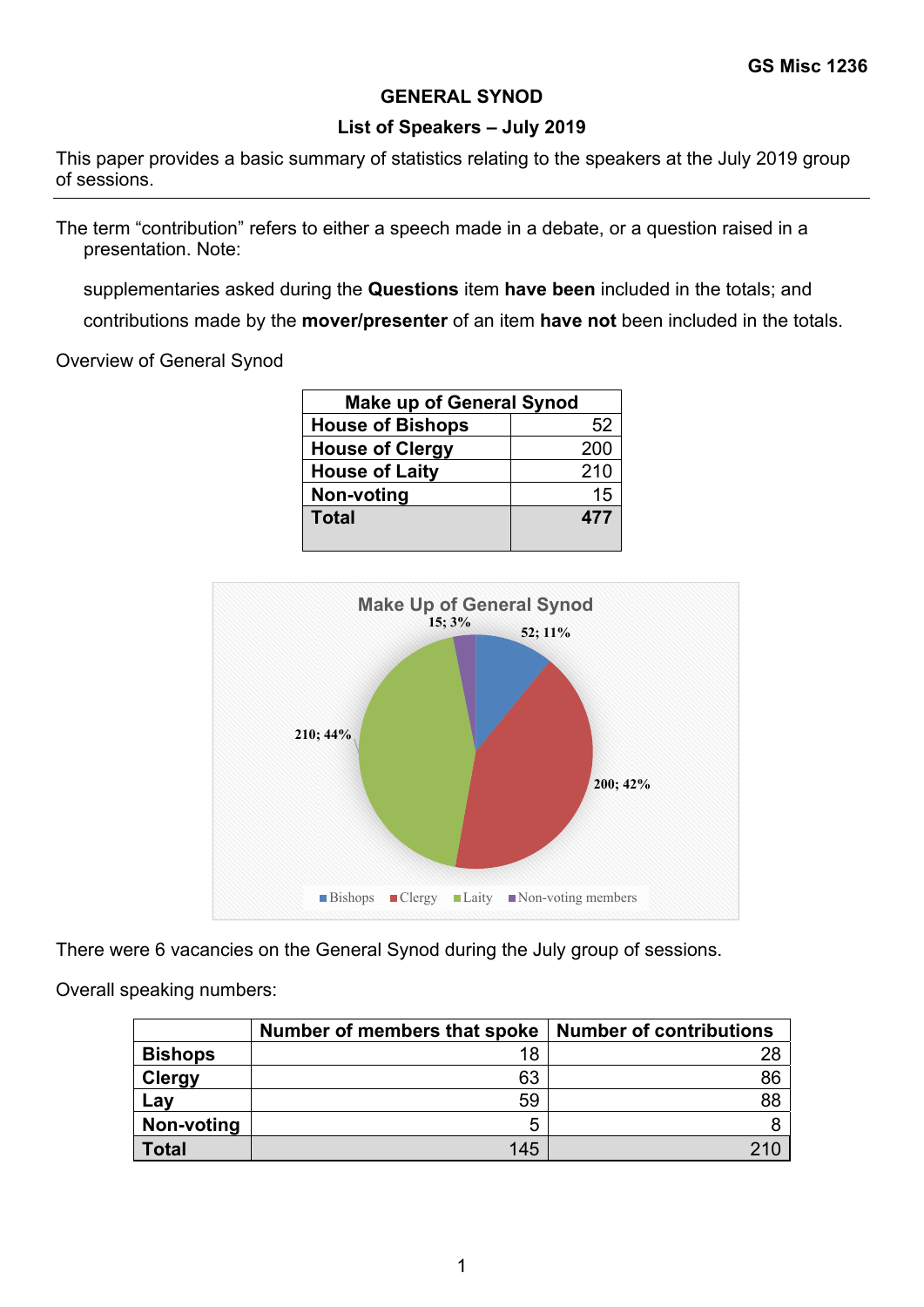

By directly comparing the first two graphs you can see that the Chairs called a representative number of speakers from each House. However, if you include the total number of people that did *not* speak throughout the whole group of sessions the graph looks very different:



Seven in ten members of Synod did not speak in any debate, presentation or Questions.

## **GENERAL SYNOD BUSINESS COMMITTEE**

**February 2020**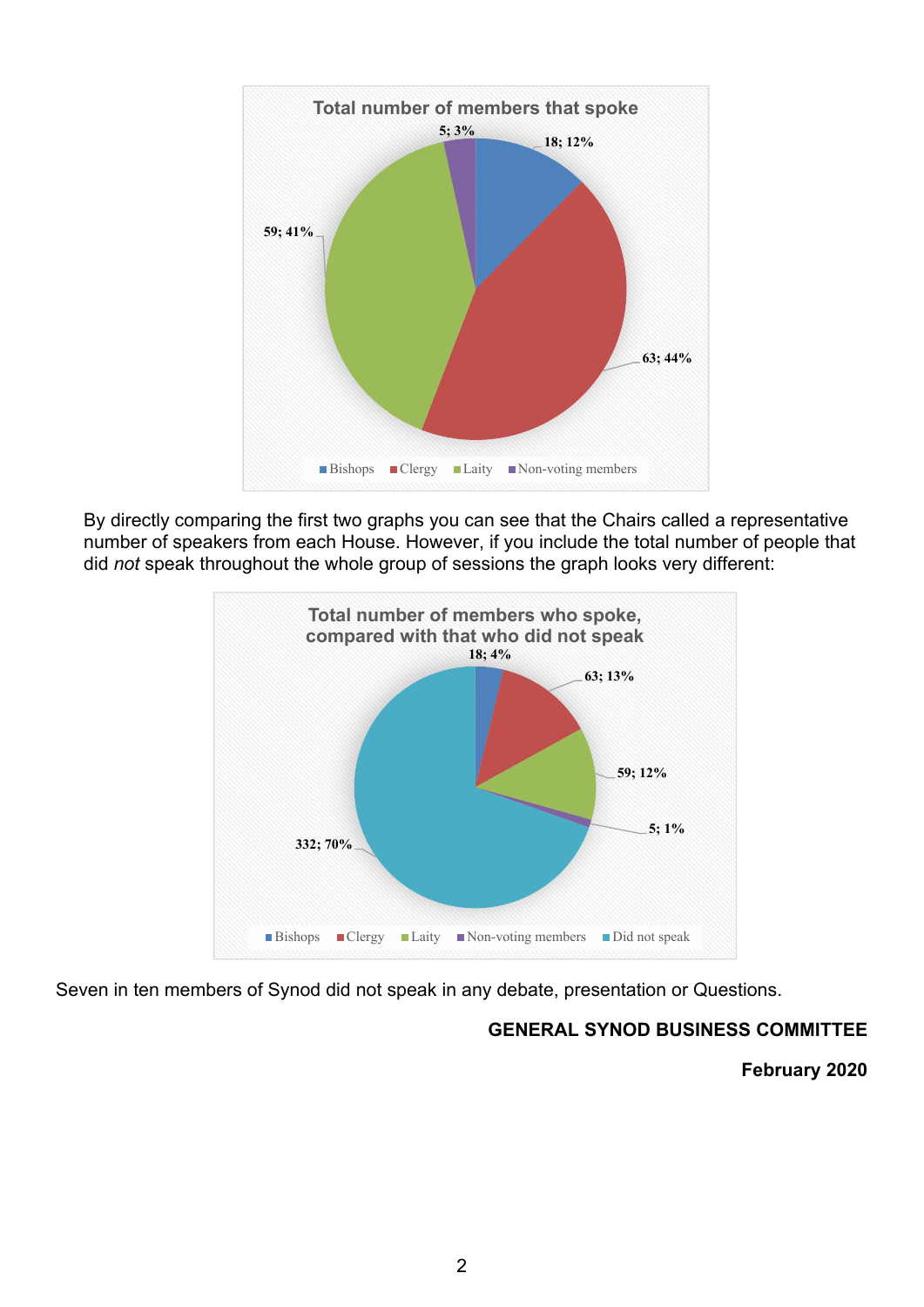| Synod<br><b>Number</b> | Diocese/Constiuency             | House          | <b>Title</b>                 | Name and Surname           | <b>Number</b><br>of times<br>spoken |
|------------------------|---------------------------------|----------------|------------------------------|----------------------------|-------------------------------------|
| 378                    | Oxford                          | Laity          | Mr                           | <b>Gavin Oldham</b>        | 4                                   |
| $\mathbf{1}$           | <b>Archbishop of Canterbury</b> | <b>Bishops</b> | The Most Revd & Rt Hon<br>Dr | <b>Justin Welby</b>        | 4                                   |
| 335                    | Lichfield                       | Laity          | <b>Mrs</b>                   | <b>Penny Allen</b>         | $\overline{4}$                      |
| 221                    | Southwark                       | Clergy         | <b>The Revd</b>              | <b>Tim Goode</b>           | $\overline{4}$                      |
| 392                    | <b>St Albans</b>                | Laity          | Canon                        | <b>Peter Adams</b>         | $\overline{3}$                      |
| 128                    | Hereford                        | Clergy         | The Revd                     | <b>Neil Patterson</b>      | $\overline{3}$                      |
| 292                    | Coventry                        | Laity          | Mr                           | Sam Margrave               | $\overline{\mathbf{3}}$             |
| 141                    | Leicester                       | Clergy         | The Revd                     | <b>Barry Hill</b>          | $\overline{\mathbf{3}}$             |
| 425                    | Winchester                      | Laity          | <b>Mrs</b>                   | <b>Alison Coulter</b>      | $\overline{3}$                      |
| 162                    | London                          | Clergy         | The Ven.                     | Luke Miller                | $\overline{3}$                      |
| 471                    | Deaf Anglicans Together         | Non-<br>Voting | <b>Ms</b>                    | <b>Sarah Tupling</b>       | $\overline{3}$                      |
| 399                    | St Edmundsbury & Ipswich        | Laity          | Mr                           | David Lamming              | $\overline{3}$                      |
| 69                     | <b>Blackburn</b>                | Clergy         | The Revd Canon               | <b>Alistair McHaffie</b>   | $\overline{2}$                      |
| 401                    | Salisbury                       | Laity          | <b>Mrs</b>                   | Sarah Beach                | $\overline{2}$                      |
| $\overline{2}$         | Archbishop of York              | <b>Bishops</b> | The Most Revd & Rt Hon<br>Dr | John Sentamu               | $\overline{2}$                      |
| 3                      | <b>Bishop of London</b>         | <b>Bishops</b> | <b>Rt Revd Dame</b>          | <b>Sarah Mullally</b>      | $\overline{2}$                      |
| 137                    | Leeds                           | Clergy         | The Revd Canon               | <b>Joyce Jones</b>         | $\overline{2}$                      |
| 166                    | London                          | Clergy         | The Revd Dr                  | Jason Roach                | $\overline{2}$                      |
| 39                     | <b>Bishop of Southwark</b>      | <b>Bishops</b> | The Rt Revd                  | <b>Christopher Chessun</b> | $\overline{2}$                      |
| 169                    | Manchester                      | Clergy         | The Revd Canon               | Lisa Battye                | $\overline{2}$                      |
| 433                    | Worcester                       | Laity          | Mr                           | <b>Robin Lunn</b>          | $\overline{2}$                      |
| 55                     | Dean of Southwark               | Clergy         | The Very Revd                | <b>Andrew Nunn</b>         | $\overline{2}$                      |
| 181                    | Norwich                         | Clergy         | <b>The Revd</b>              | <b>Charles Read</b>        | $\overline{2}$                      |
| 308                    | Exeter                          | Laity          | <b>Mrs</b>                   | Anne Foreman               | $\overline{2}$                      |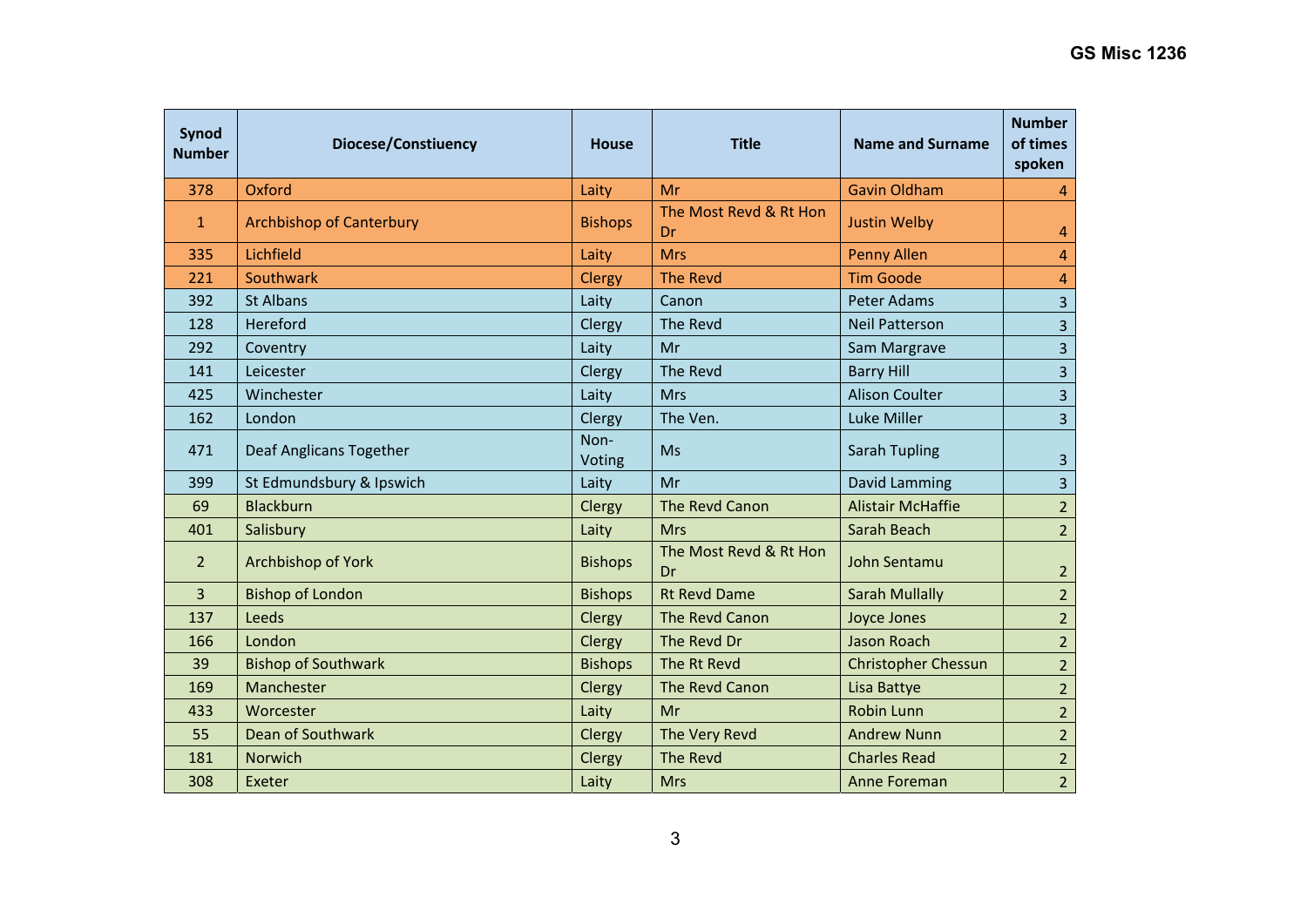| 439 | York                              | Laity                 | Mr              | <b>Michael Stallybrass</b> | 2 <sup>2</sup> |
|-----|-----------------------------------|-----------------------|-----------------|----------------------------|----------------|
| 186 | Oxford                            | Clergy                | The Revd Canon  | <b>Sue Booys</b>           | 2 <sup>1</sup> |
| 451 | <b>Universities &amp; TEIs</b>    | Clergy                | The Revd        | Anderson Jeremiah          | 2 <sup>2</sup> |
| 219 | Southwark                         | Clergy                | The Revd Canon  | <b>Simon Butler</b>        | 2 <sup>2</sup> |
| 353 | London                            | Laity                 | <b>Miss</b>     | <b>Debbie Buggs</b>        | 2 <sup>2</sup> |
| 271 | Chelmsford                        | Laity                 | <b>Mrs</b>      | <b>Mary Durlacher</b>      | $\overline{2}$ |
| 377 | Oxford                            | Laity                 | <b>Mrs</b>      | <b>Julie Dziegiel</b>      | 2 <sup>2</sup> |
| 413 | Southwark                         | Laity                 | Mr              | <b>Carl Hughes</b>         | 2 <sup>2</sup> |
| 127 | Hereford                          | Clergy                | The Revd Preb.  | <b>Simon Cawdell</b>       | $\overline{2}$ |
| 45  | <b>Bishop of Fulham</b>           | <b>Bishops</b>        | The Rt Revd     | <b>Jonathan Baker</b>      | $\overline{2}$ |
| 299 | Durham                            | Laity                 | <b>Canon Dr</b> | Jamie Harrison             | 2 <sup>1</sup> |
| 5   | <b>Bishop of Winchester</b>       | <b>Bishops</b>        | The Rt Revd     | <b>Tim Dakin</b>           | $\overline{2}$ |
| 237 | Worcester                         | Clergy                | The Revd        | Wyn Beynon                 | $\overline{2}$ |
| 20  | <b>Bishop of Guildford</b>        | <b>Bishops</b>        | The Rt Revd     | <b>Andrew Watson</b>       | $\overline{2}$ |
| 185 | Oxford                            | Clergy                | The Revd        | Andrew Lightbown           | 2 <sup>1</sup> |
| 410 | Southwark                         | Laity                 | <b>Mrs</b>      | <b>April Alexander</b>     | 2 <sup>2</sup> |
| 341 | Lincoln                           | Laity                 | Mr              | <b>Nigel Bacon</b>         | 2 <sup>1</sup> |
| 379 | Oxford                            | Laity                 | <b>Ms</b>       | Jayne Ozanne               | 2 <sup>1</sup> |
| 411 | Southwark                         | Laity                 | Mr              | <b>Adrian Greenwood</b>    | 2 <sup>1</sup> |
| 66  | <b>Blackburn</b>                  | Clergy                | <b>The Revd</b> | <b>Paul Benfield</b>       | 2 <sup>1</sup> |
| 362 | Manchester                        | Laity                 | Mr              | <b>Philip Geldard</b>      | 2 <sup>1</sup> |
| 438 | York                              | Laity                 | Dr              | <b>Nick Land</b>           | 2 <sup>1</sup> |
| 480 | <b>Ecumenical Representatives</b> | Non-<br><b>Voting</b> | <b>Mrs</b>      | <b>Susan Howdle</b>        | $\overline{2}$ |
| 18  | <b>Bishop of Exeter</b>           | <b>Bishops</b>        | The Rt Revd     | <b>Robert Atwell</b>       | $\overline{2}$ |
| 167 | London                            | Clergy                | The Revd        | <b>Charlie Skrine</b>      | $\overline{2}$ |
| 36  | <b>Bishop of Salisbury</b>        | <b>Bishops</b>        | The Rt Revd     | Nicholas Holtam            | $\mathbf{1}$   |
| 60  | <b>Bath &amp; Wells</b>           | Clergy                | The Revd Preb.  | Stephen Lynas              | $\mathbf{1}$   |
| 109 | Ely                               | Clergy                | The Revd Canon  | Mike Booker                | $\mathbf 1$    |
| 124 | Guildford                         | Clergy                | The Revd Canon  | <b>Robert Cotton</b>       | $\mathbf{1}$   |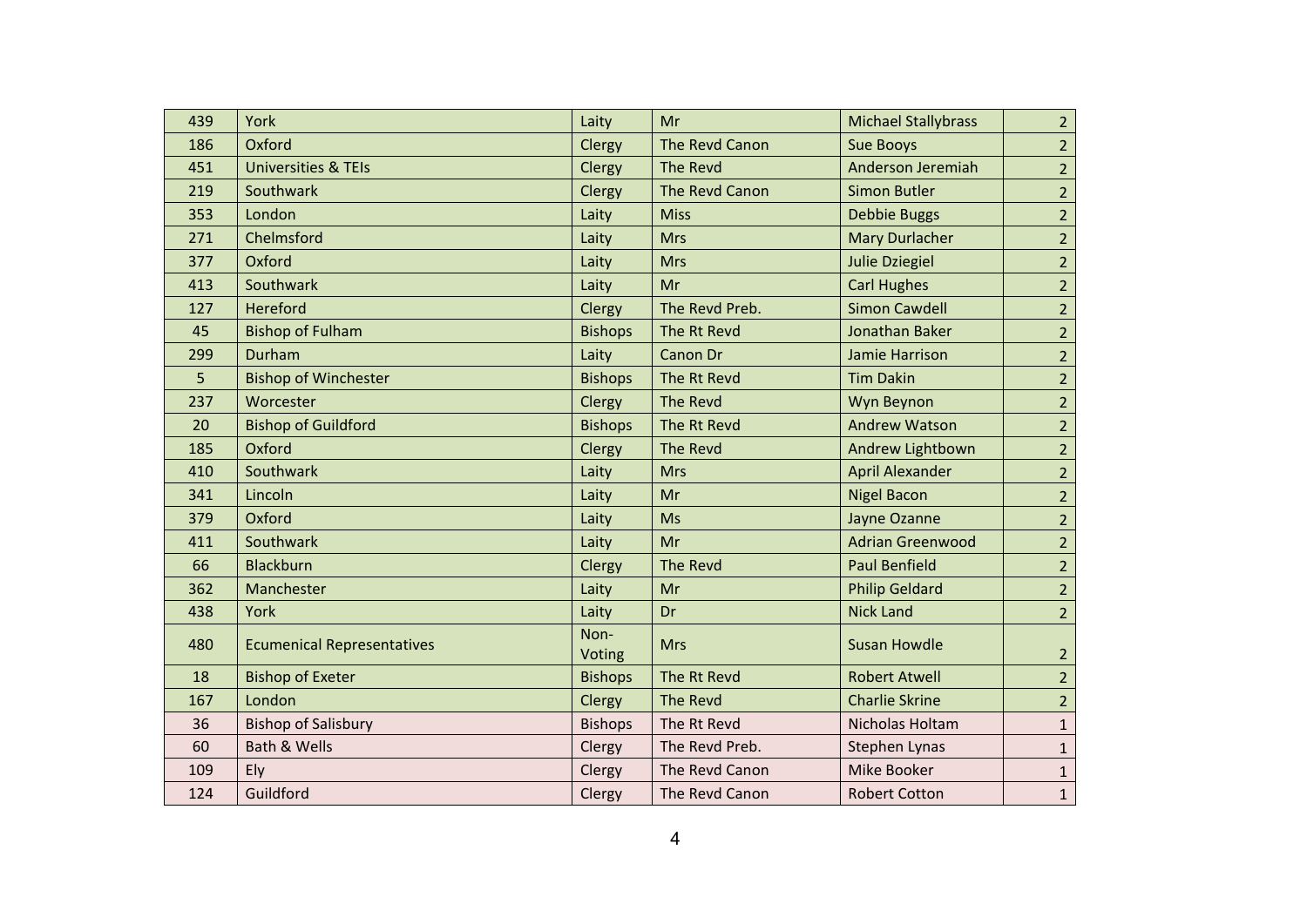| 208 | St Edmundsbury & Ipswich          | Clergy         | The Revd         | <b>Andrew Dotchin</b>     | 1            |
|-----|-----------------------------------|----------------|------------------|---------------------------|--------------|
| 245 | Bath & Wells                      | Laity          |                  | Christina Baron           | 1            |
| 256 | Blackburn                         | Laity          | <b>Mrs</b>       | Rosemary Lyon             | $\mathbf{1}$ |
| 282 | Chester                           | Laity          | Canon            | Elizabeth Renshaw         | 1            |
| 317 | Guildford                         | Laity          | <b>Mrs</b>       | Carolyn Graham            | $\mathbf{1}$ |
| 336 | Lichfield                         | Laity          | Mr               | Chris Gill                | 1            |
| 358 | London                            | Laity          | Mr               | <b>Clive Scowen</b>       | $\mathbf{1}$ |
| 373 | Oxford                            | Laity          | The Rt Hon. Sir  | <b>Tony Baldry</b>        | $\mathbf{1}$ |
| 391 | Rochester                         | Laity          | Mr               | <b>Martin Sewell</b>      | $\mathbf{1}$ |
| 403 | Salisbury                         | Laity          | <b>Mrs</b>       | Gill De Berry             | 1            |
| 46  | <b>Bishop of Willesden</b>        | <b>Bishops</b> | The Rt Revd      | Pete Broadbent            | $\mathbf{1}$ |
| 96  | Chichester                        | Clergy         | The Revd Canon   | Rebecca Swyer             | $\mathbf{1}$ |
| 156 | Liverpool                         | Clergy         | The Ven.         | <b>Pete Spiers</b>        | $\mathbf{1}$ |
| 176 | Newcastle                         | Clergy         | The Revd         | <b>Catherine Pickford</b> | 1            |
| 206 | <b>St Albans</b>                  | Clergy         | The Revd         | Peter Kay                 | $\mathbf{1}$ |
| 207 | St Edmundsbury & Ipswich          | Clergy         | The Revd Canon   | Jonathan Alderton-        |              |
|     |                                   |                |                  | Ford                      | $\mathbf{1}$ |
| 252 | Birmingham                        | Laity          | Mr               | Geoffrey<br>Shuttleworth  | $\mathbf{1}$ |
| 278 | Chester                           | Laity          | Mr               | John Freeman              | 1            |
| 291 | Chichester                        | Laity          | Mr               | Jacob Vince               | 1            |
| 367 | Newcastle                         | Laity          | Dr               | John Appleby              | $\mathbf{1}$ |
| 369 | Newcastle                         | Laity          | Ms               | Carol Wolstenholme        | 1            |
| 395 | <b>St Albans</b>                  | Laity          | Mr               | <b>Bill Seddon</b>        | $\mathbf{1}$ |
| 407 | Sheffield                         | Laity          | Canon            | <b>Elizabeth Paver</b>    | 1            |
| 432 | Worcester                         | Laity          | Ms               | <b>Kashmir Garton</b>     | $\mathbf{1}$ |
|     |                                   | Non-           |                  | Catherine                 |              |
| 470 | Deaf Anglicans Together           | Voting         | <b>Miss</b>      | Farmbrough                | $\mathbf{1}$ |
| 472 | <b>Ecumenical Representatives</b> | Non-           | <b>Bishop Dr</b> | <b>Joe Aldred</b>         |              |
|     |                                   | Voting         |                  |                           | $\mathbf{1}$ |
| 10  | <b>Bishop of Carlisle</b>         | <b>Bishops</b> | The Rt Revd      | <b>James Newcome</b>      | $\mathbf{1}$ |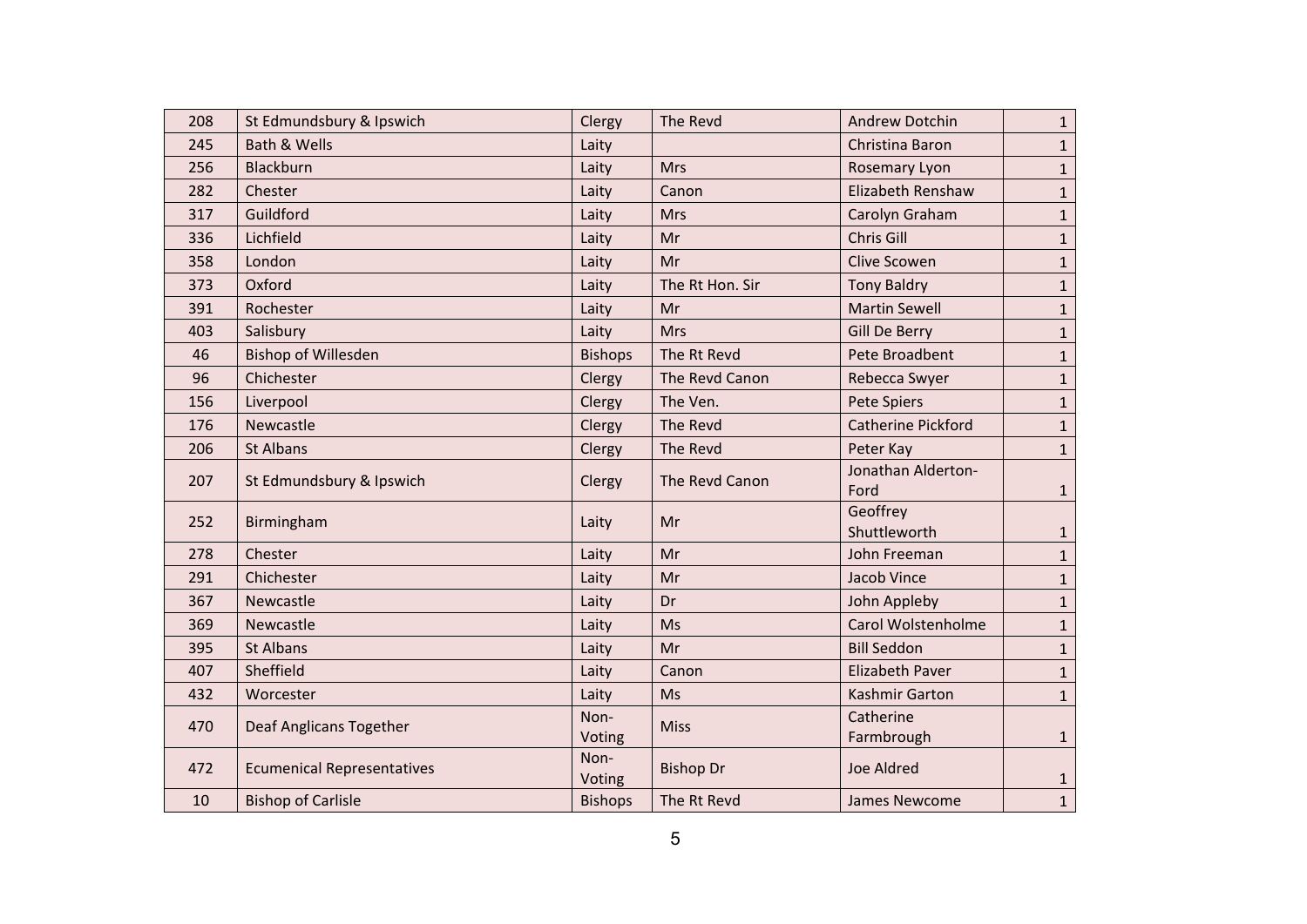| 26    | <b>Bishop of Liverpool</b>                         | <b>Bishops</b> | The Rt Revd       | Paul Bayes               | $\mathbf{1}$ |
|-------|----------------------------------------------------|----------------|-------------------|--------------------------|--------------|
| 50    | <b>Bishop of Burnley</b>                           | <b>Bishops</b> | The Rt Revd       | <b>Philip North</b>      | 1            |
| 65    | Birmingham                                         | Clergy         | The Revd Canon    | Priscilla White          | $\mathbf{1}$ |
| 75    | Canterbury                                         | Clergy         | The Ven.          | Joanne Kelly-Moore       | 1            |
| 112   | Ely                                                | Clergy         | The Revd          | <b>Simon Talbott</b>     | $\mathbf{1}$ |
| 152   | Lincoln                                            | Clergy         | The Revd          | Martyn Taylor            | 1            |
| 157   | Liverpool                                          | Clergy         | The Revd Canon    | <b>Kate Wharton</b>      | $\mathbf{1}$ |
| 161   | London                                             | Clergy         | The Revd          | <b>Anne Stevens</b>      | $\mathbf{1}$ |
| 168   | London                                             | Clergy         | The Revd          | Christopher Smith        | $\mathbf{1}$ |
| 172   | Manchester                                         | Clergy         | The Revd Canon Dr | <b>Rachel Mann</b>       | 1            |
| 184   | Oxford                                             | Clergy         | The Revd Dr       | <b>Andrew Atherstone</b> | $\mathbf{1}$ |
| 196   | Portsmouth                                         | Clergy         | The Ven.          | Peter Leonard            | 1            |
| 199   | Rochester                                          | Clergy         | The Revd          | <b>Julie Conalty</b>     | $\mathbf{1}$ |
| 204   | <b>St Albans</b>                                   | Clergy         | The Revd          | <b>Kevin Goss</b>        | 1            |
| 239   | Worcester                                          | Clergy         | The Ven.          | Nikki Groarke            | 1            |
| 481   | Church of England Youth Council<br>Representatives | Non-<br>Voting | <b>Miss</b>       | Annika Mathews           | $\mathbf{1}$ |
| $9\,$ | <b>Bishop of Bristol</b>                           | <b>Bishops</b> | The Very Revd     | <b>Viv Faull</b>         | $\mathbf{1}$ |
| 58    | Dean of Manchester                                 | Clergy         | The Very Revd     | Rogers Govender          | 1            |
| 130   | Leeds                                              | Clergy         | The Ven           | <b>Paul Ayers</b>        | $\mathbf 1$  |
| 132   | Leeds                                              | Clergy         | The Revd Canon    | <b>James Allison</b>     | 1            |
| 134   | Leeds                                              | Clergy         | The Ven. Dr       | <b>Anne Dawtry</b>       | $\mathbf{1}$ |
| 144   | Lichfield                                          | Clergy         | The Revd Canon    | Patricia Hawkins         | $\mathbf 1$  |
| 189   | Oxford                                             | Clergy         | The Ven.          | <b>Martin Gorick</b>     | $\mathbf{1}$ |
| 343   | Lincoln                                            | Laity          | Professor         | <b>Muriel Robinson</b>   | $\mathbf{1}$ |
| 396   | <b>St Albans</b>                                   | Laity          | Mr                | <b>Timothy Fleming</b>   | $\mathbf{1}$ |
| 446   | <b>Religious Communities</b>                       | Clergy         | The Revd Fr       | <b>Thomas Seville</b>    | 1            |
| 449   | <b>Religious Communities</b>                       | Laity          | Sr                | <b>Catherine Harvey</b>  | $\mathbf{1}$ |
| 456   | Ex-Officio - Vicar General York                    | Laity          | His Honour Judge  | <b>Peter Collier</b>     | $\mathbf{1}$ |
| 458   | Ex-Officio - Second Estates Commissioner           | Laity          | The Rt Hon. Mrs   | Caroline Spelman         | $\mathbf 1$  |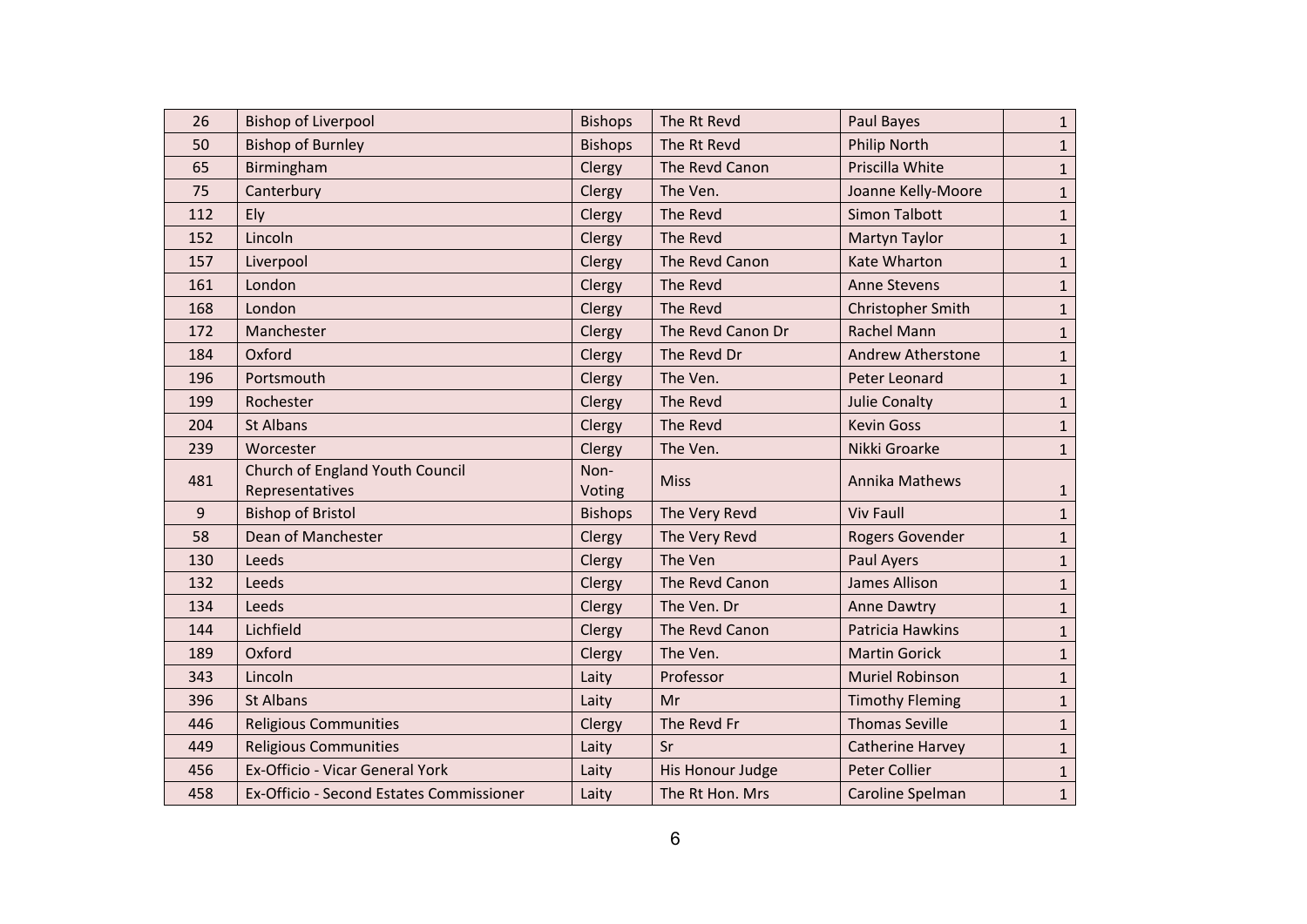| 459 | Ex-Officio - Third Estates Commissioner | Laity          | Dr                | Eve Poole               | $\mathbf{1}$ |
|-----|-----------------------------------------|----------------|-------------------|-------------------------|--------------|
| 22  | <b>Bishop of Leeds</b>                  | <b>Bishops</b> | The Rt Revd       | <b>Nicholas Baines</b>  | 1            |
| 30  | <b>Bishop of Oxford</b>                 | <b>Bishops</b> | The Rt Revd Dr    | <b>Steven Croft</b>     | $\mathbf{1}$ |
| 81  | Chelmsford                              | Clergy         | The Revd          | John Dunnett            | 1            |
| 103 | Derby                                   | Clergy         | The Revd Canon Dr | Simon Taylor            | $\mathbf{1}$ |
| 104 | Durham                                  | Clergy         | The Revd          | <b>Bill Braviner</b>    | 1            |
| 209 | St Edmundsbury & Ipswich                | Clergy         | The Revd          | <b>Tiffer Robinson</b>  | $\mathbf{1}$ |
| 220 | Southwark                               | Clergy         | The Revd Canon    | <b>Giles Goddard</b>    | 1            |
| 234 | Winchester                              | Clergy         | The Ven. Dr       | Peter Rouch             | $\mathbf{1}$ |
| 345 | Liverpool                               | Laity          | Mr                | Keith Cawdron           | 1            |
| 453 | <b>Universities &amp; TEIs</b>          | Clergy         | The Revd Dr       | <b>Philip Plyming</b>   | 1            |
| 116 | Exeter                                  | Clergy         | The Ven.          | Douglas Dettmer         | 1            |
| 177 | Newcastle                               | Clergy         | The Revd Canon    | John Sinclair           | $\mathbf{1}$ |
| 309 | Exeter                                  | Laity          | <b>Miss</b>       | Emma Forward            | 1            |
| 387 | Rochester                               | Laity          | <b>Brigadier</b>  | Ian Dobbie              | $\mathbf{1}$ |
| 428 | Winchester                              | Laity          | <b>Mrs</b>        | <b>Lucy Moore</b>       | 1            |
| 35  | Bishop of St Edmundsbury & Ipswich      | <b>Bishops</b> | The Rt Revd       | <b>Martin Seeley</b>    | $\mathbf{1}$ |
| 37  | <b>Bishop of Sheffield</b>              | <b>Bishops</b> | The Rt Revd Dr    | Pete Wilcox             | 1            |
| 54  | Dean of St Paul's                       | Clergy         | The Very Revd Dr  | David Ison              | 1            |
| 64  | Birmingham                              | Clergy         | The Ven.          | Simon Heathfield        | 1            |
| 80  | Chelmsford                              | Clergy         | The Revd Canon    | <b>David Banting</b>    | $\mathbf{1}$ |
| 136 | Leeds                                   | Clergy         | The Revd          | <b>Ruth Newton</b>      | $\mathbf{1}$ |
| 165 | London                                  | Clergy         | The Revd          | Mark Murthen            | $\mathbf{1}$ |
| 226 | Southwell & Nottingham                  | Clergy         | The Revd          | <b>Henry Curran</b>     | 1            |
| 248 | <b>Bath &amp; Wells</b>                 | Laity          | Canon             | Jenny Humphreys         | $\mathbf{1}$ |
| 281 | Chester                                 | Laity          | Canon Dr          | <b>John Mason</b>       | $\mathbf{1}$ |
| 297 | Derby                                   | Laity          | <b>Mrs</b>        | <b>Hannah Grivell</b>   | 1            |
| 372 | Norwich                                 | Laity          | <b>Mrs</b>        | <b>Caroline Herbert</b> | $\mathbf{1}$ |
| 376 | Oxford                                  | Laity          | <b>Miss</b>       | <b>Prudence Dailey</b>  | $\mathbf{1}$ |
| 394 | <b>St Albans</b>                        | Laity          | Mr                | <b>Simon Baynes</b>     | $\mathbf{1}$ |